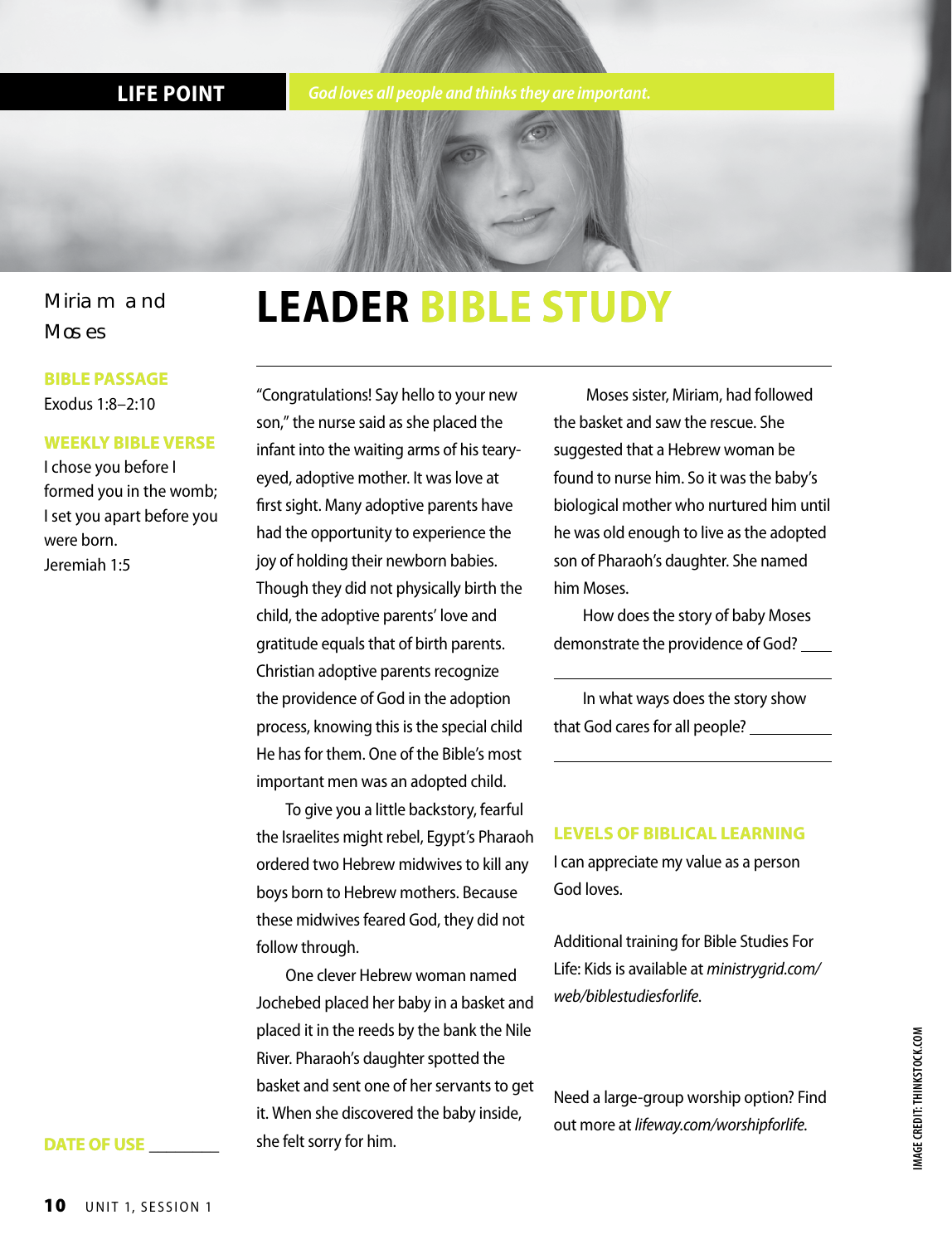#### **LIFE VERSE**

Be kind and compassionate to one another, forgiving one another, just as God also forgave you in Christ.

EPHESIANS 4:32

## **PRACTICE BIBLE SKILLS**

#### ►**A Place for Everything and Everything in Its Place**

- **1.** Form two teams. Give each team 39 index cards and tape.
- **2.** Explain that teams have five minutes to write each book of the Old Testament on an index card and tape it under the sign for the correct division.
- **3.** Explain that the numbers indicate the number of books in that division.
- **4.** When time has expired, award one point for each book in the correct division. Explain any incorrect answers.

**OPTIONAL:** Allow kids to use Bible Skills App under Bible Studies For Life: Kids Family App found in the Apple® and Google Play™ stores.

## **INTRODUCTORY ACTIVITY**

#### ►**We're a Band**

- **1.** Instruct each preteen to find an item in the room that can be used as a musical instrument to make a rhythmic pattern (suggestions for "instruments": tabletop, chair seat, stomping a foot, tapping a water bottle with a pen, snapping fingers, rubbing a carpeted floor with a ruler or some other object). Encourage preteens to be creative, and allow them to use their voices as instruments.
- **2.** Call on volunteers to play their instruments for the group. Encourage preteens to create a song by everyone playing their various instruments in a rhythmic pattern. While they are playing, instruct one preteen to stop. Ask the group if they can hear a difference in the song. Instruct the preteen to resume playing and call on a different preteen to stop. Ask again if the group can hear a difference. Repeat a few more times.
- **3.** Explain that in the band, each person was important. When someone stopped playing, the song changed. Share that today's Bible story will focus on how each person matters to God and that no one is unimportant.

▶ markers, stopwatch

Not es

►78 index cards—Provide 39 cards for each team.

►tape—Provide 1 roll of tape for each team.

►copy paper—Write each division of the Old Testament and the number of books in the division on separate sheets of paper. Make two sets. Tape each set to opposite walls of the room.

**Option:** "Divisions of the Old Testament Posters" (CD)

▶ Place various objects around the room that could be used as musical instruments.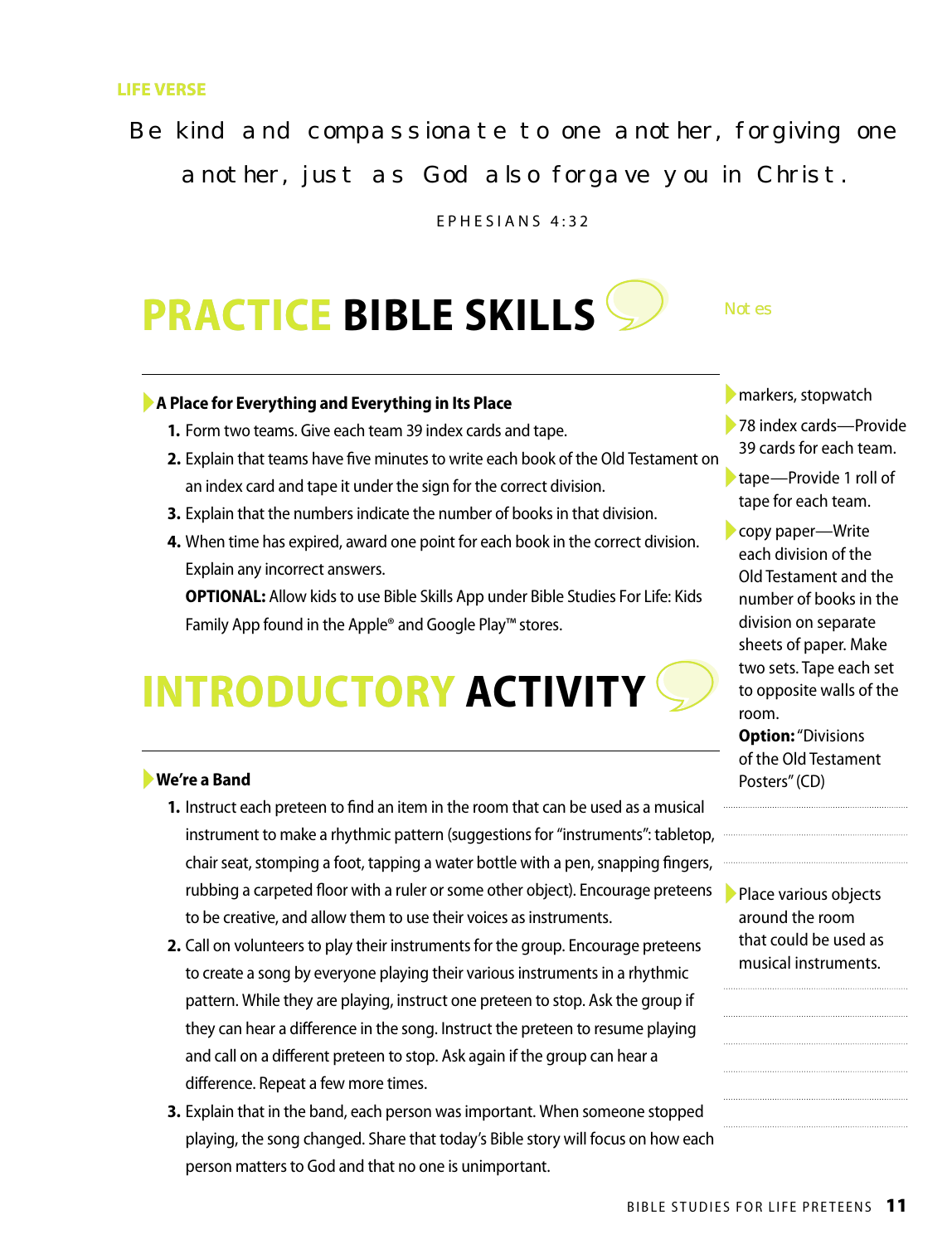## **STUDY THE BIBLE**

#### Not es

- ►Pack Items 1, 2, 4
- ►Teaching Picture 1
- ▶ Activity Pages
- ►DVD
- $\blacksquare$ index cards, tape

►poster board, small sticky notes—Draw a large foot on the poster board. Write both positive and negative point values (30, -15, and so forth) on the back of several sticky notes and attach them to the poster board. Use more point values than there are questions on page 94.

►index cards—Write each word of Ephesians 4:32 on a separate index card. **Option:** "Ephesians 4:32" (CD)

#### **GETTING TO THE POINT**

#### ►**"Making Connections Title Banner" (Pack Item 1)**

- •Direct preteens' attention to the title banner. Tell preteens that in this unit they will be learning more about developing a strong relationship with Christ and other Christians through reading God's Word, serving in the church, and investing in the lives of others.
- •Play the "Miriam and Moses: Introduction" video.

#### **LOOK IN THE BOOK**

#### ►**"How Did They Care?" (Pack Item 4)**

- •Guide preteens to form four teams. Instruct each team to turn to the Bible passage written on their card, read the passage, and answer the questions to determine how the person or people written on the card cared about others. When the teams are finished working invite each team to report. Use the following questions to guide the group discussion as needed:
- The Midwives (Exodus 1:8-22)
	- \* What were the midwives instructed to do? Why?
	- \* What should have happened to Moses when he was born?
	- \*What did the midwives do instead?
	- $*$  How did the midwives care for others?

Moses' Mother (Exodus 2:1-3)

- \*What did Moses' mother do when Moses was born? Why?
- \*What did she do when she couldn't hide Moses any longer?
- \*What do you think Moses' mother hoped would happen?
- \* How did Moses' mother care for others?
- Moses' Sister (Exodus 2:4,7-8)
	- \* Where was Moses' sister when he was placed in the basket in the reeds?
	- \*What did Moses' sister ask Pharaoh's daughter? Do you think she had someone in mind all along?
	- \* How did Moses' sister care for others?
- Pharaoh's Daughter (Exodus 2:5-6,9-10)
	- \* How did Pharaoh's daughter feel when she found Moses? Why?
	- \*What did Pharaoh's daughter instruct Moses' mother to do? What else did she do for Moses' mother?
	- \* How did Pharaoh's daughter care for others?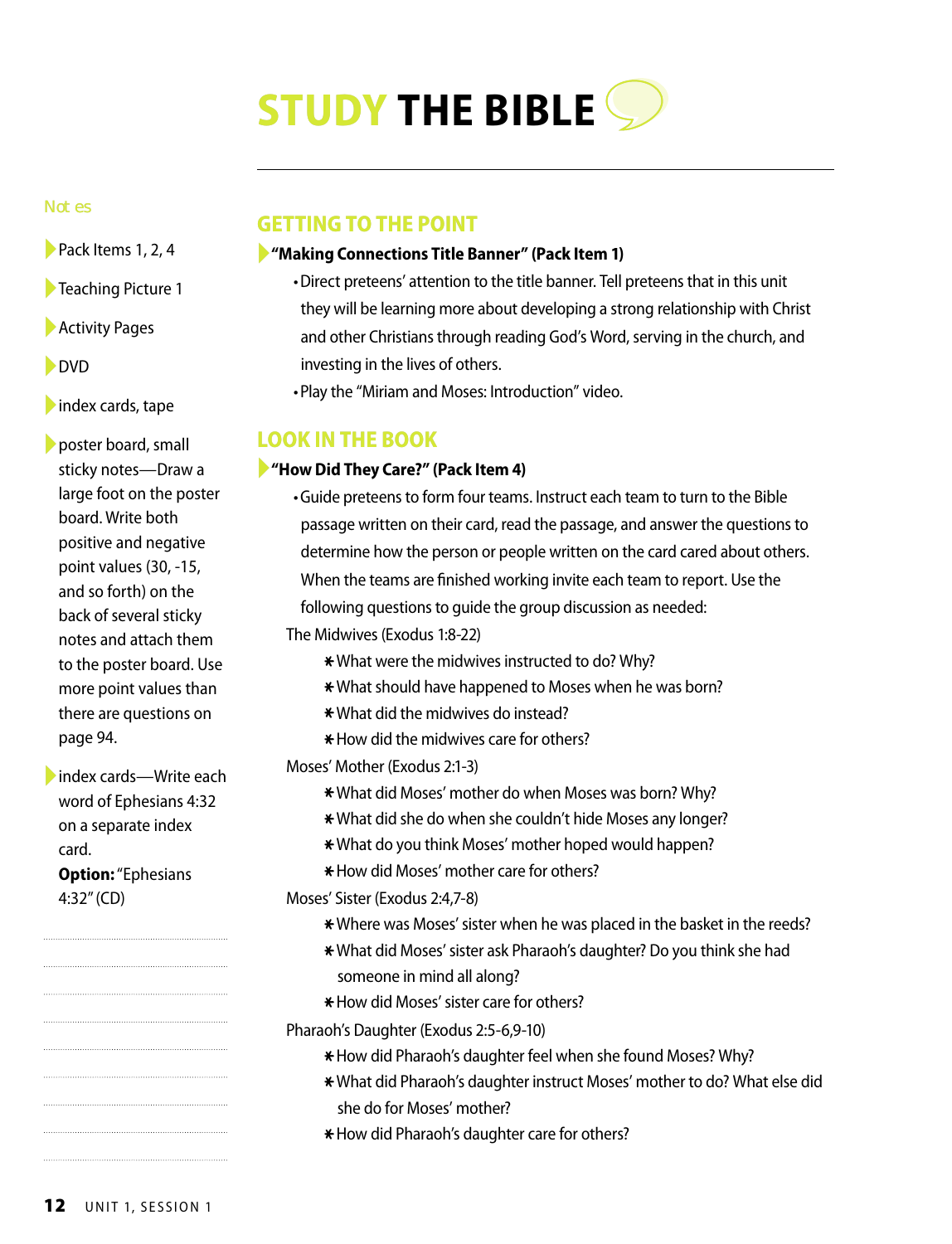#### ►**Teaching Picture 1, "Word Scramble" (Activity Page)**

- •Call attention to the teaching picture. Ask:
	- \* Do you think anyone had any idea what that baby would grow up to do? \* What would have happened had Moses mattered to no one?
- •Explain that this story is a great reminder that everyone is important to God and should be important to us as well. Everyone is important and can do something great for God whether we see how or not.
- •Invite preteens to complete "Word Scramble" on the Activity Page.

#### **REVIEW CHALLENGE**

#### ►**Stinky Feet**

- •Form two teams. Direct preteen's attention to the "stinky feet" chart. Explain that each sticky note has either positive or negative point values. When a team answers a question correctly, a team member can choose a sticky note from the poster. The team with the most points at the end of the review wins.
- •Use the review questions for this session on page 94.
- •Show "A New Life for Abraham" video.
- •Recap: "Each person is important to God. God connects His followers so that others will hear the good news of Jesus. Because Abraham heard and believed, others now are hearing the good news!"

#### **LIFE VERSE CHALLENGE**

#### ►**"Ephesians 4:32 Life Verse" (Pack Item 2)**

- •Before the session, hide the prepared index cards around the room.
- •Display the poster, and then direct the group to read the verse aloud.
- •Instruct preteens to find the hidden verse cards and tape them on the wall in the correct order. Once the verse is taped correctly on the wall, lead preteens to read it aloud once again.

#### **APPLY THE BIBLE AND PRAY**

- •Play the "Miriam and Moses: Life Action" video for the session.
- •Pray for each preteen by name, thanking God that He cares for them. Being as specific as possible, ask God to help each preteen do great things for Him.

#### **FORM LIVE IT OUT GROUPS**

Dismiss preteens to their Live It Out activities.

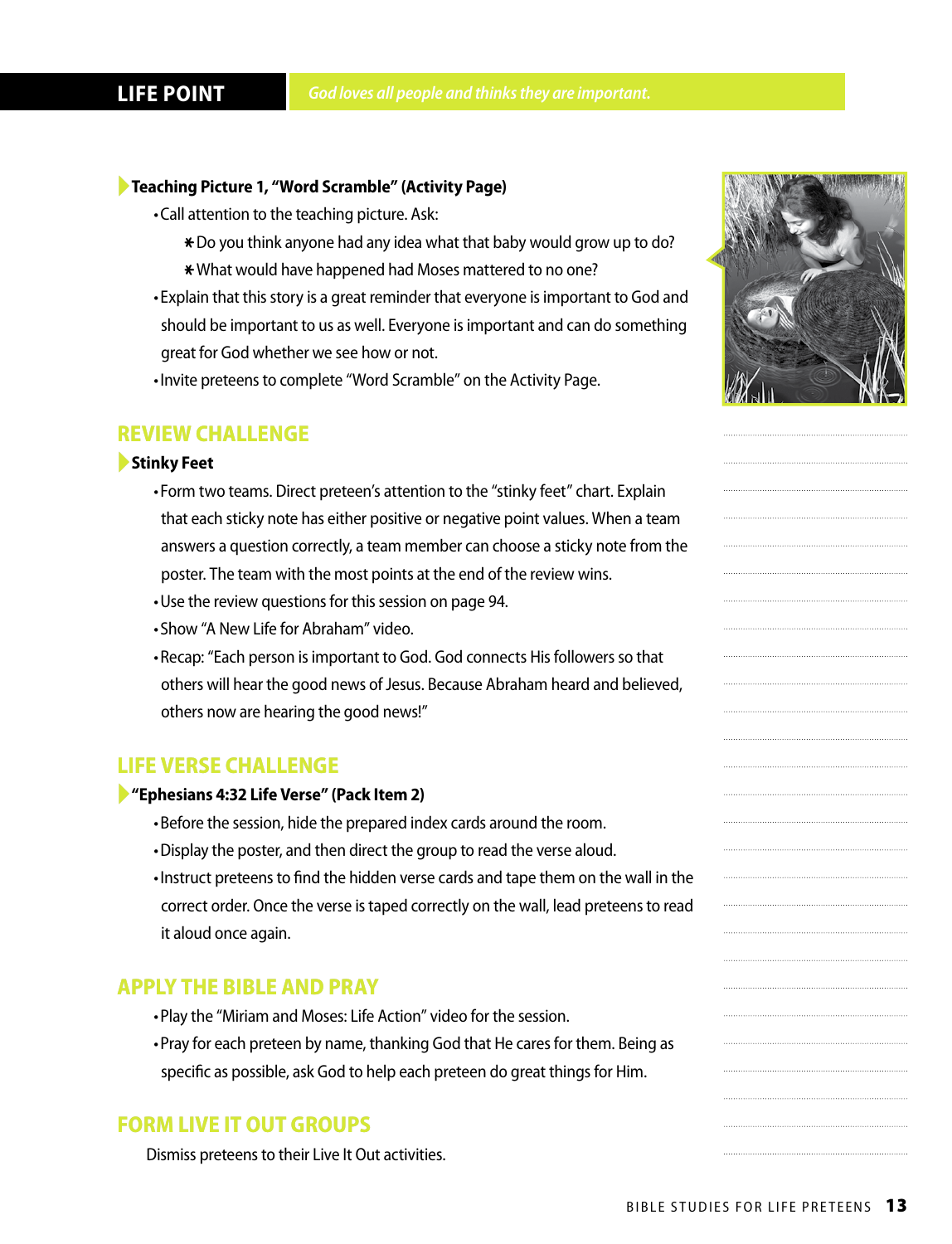

#### Not es

#### **CHOICE 1**

▶ Activity Pages

▶ magazines, scissors, poster board, tape or glue, markers

#### **CHOICE 1 (GIRLS)**

#### ►**What Am I Worth? "God's Math" (Activity Page)**

- **1.** Distribute supplies. Instruct girls to cut out pictures and words that illustrate how girls tend to define self-worth, and instruct them to tape the items to the poster.
- **2.** Once girls finish, invite one girl to choose a picture from the poster board.
- **3.** Ask:
	- \* Does everyone in the world agree on this?
	- \*Is there a way to know that a person has *it* and has enough of *it*?
	- \* Will \_\_\_\_\_\_\_\_\_\_ (fill in the blank with the name of the picture or word) last?
	- \* Do you think this is a good way to measure self-worth?
- **4.** Give the girl a marker and invite her to draw a large *X* over the picture or word.
- **5.** Call for a new volunteer, repeating as time allows. If the words *Jesus* or *God* are on the poster, explain that this one should be chosen last. If the words *Jesus*  or *God* do not appear on the sheet, ask if the girls can think of a better way to evaluate their self-worth.
- **6.** Repeat the above exercise for Jesus showing how He passes each test. Explain that while not everyone in the world values Jesus, that does not mean that He should not be our perfect example of self-worth.
- **7.** Direct girls to complete "God's Math" on the Activity Page. Discuss.

#### **CHOICE 2 (BOYS)**

#### ►**Who Am I?, "God's Math" (Activity Page)**

- **1.** Distribute supplies. Direct boys to write the phrase *I Am* at the top of the paper.
- **2.** Guide boys to list descriptions of who they are. Give boys the option to illustrate.
- **3.** Explain that you are now going to list several things and if anything listed can be found on their papers, they should draw an *X* over the picture or word. Walk around the room and glance at each page as you name each category. Make sure you mention a description of every item on each boy's paper.
- **4.** Say the following items aloud, giving boys time to place an *X* over each item:
	- \*things you are good at
		- $*$  friends and family
		- \* things you have and own
		- \* things you like or like to do

### **CHOICE 2**

▶ Activity Pages

►copy paper, markers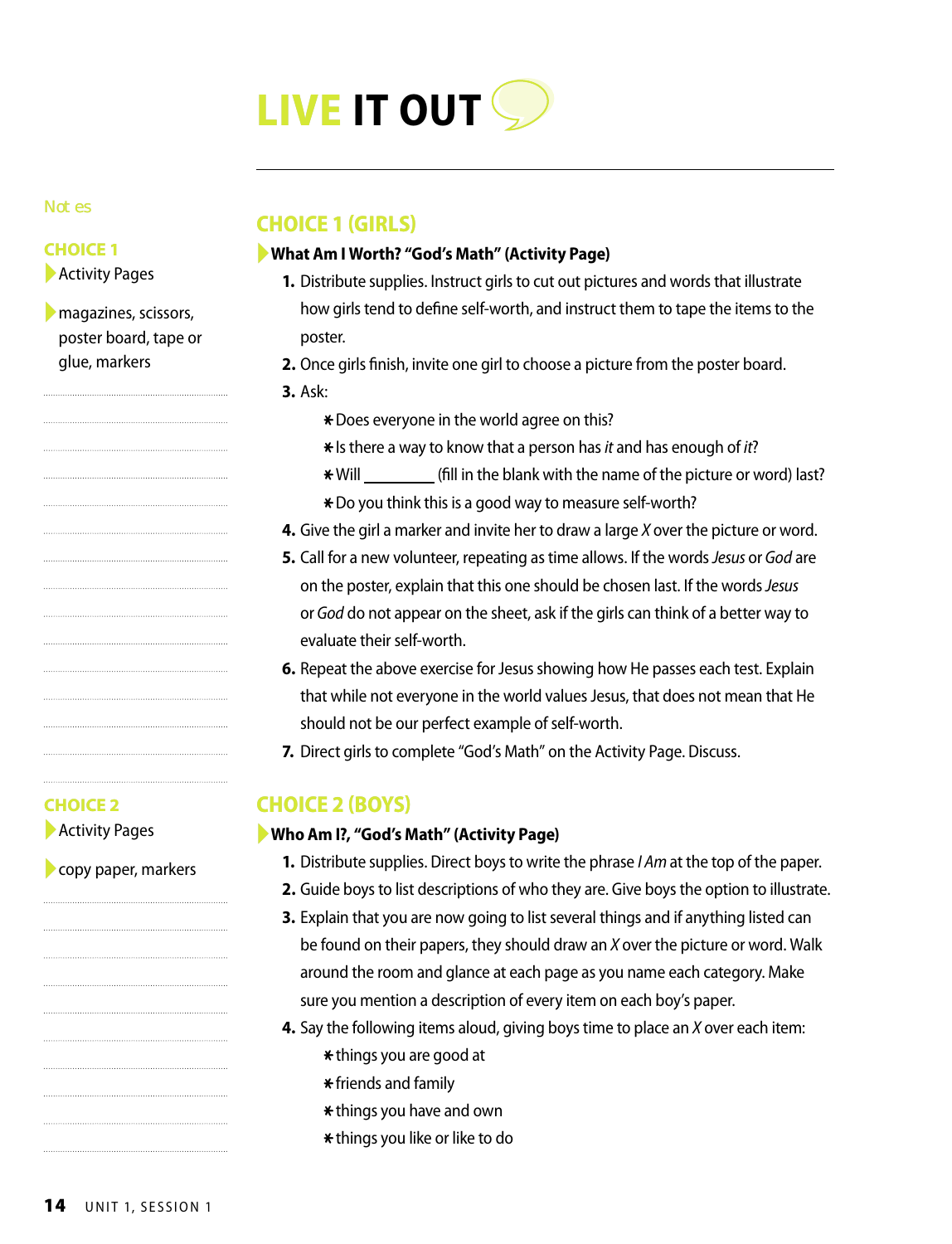#### **LIFE POINT**

\*your home, school, and church

- **5.** Explain that all that should remain uncrossed on their papers is what was written at the top, *I Am*. Remind boys that God gave Himself the name I AM in Exodus 3:14. Remind boys that all of them are important and valuable because God loved them so much that He sent His Son to die on the cross for them.
- **6.** Instruct boys to complete "God's Math" on the Activity Page. Discuss.

#### **CHOICE 3 (BOYS AND GIRLS)**

#### ►**Three Facts, "God's Math" (Activity Page)**

- **1.** Encourage preteens to think of facts about themselves others probably wouldn't know. Then guide each preteen to write three different facts on separate cards.
- **2.** Shuffle the cards and read them one at a time. Allow preteens to guess who the fact is about. Continue until all the cards have been read.
- **3.** Ask:
	- \*Did you learn anything new about someone else today?
	- \*Did anything surprise you?
	- \* Did anyone learn that you have something in common with someone else?
- **4.** Share that God has made each person different, and each person's differences should be celebrated and encouraged. Explain that God loves and values each preteen based on how He has made them.
- **5.** Instruct preteens to complete "God's Math" on the Activity Page. Discuss.

#### **WRAP UP**

- •Share that God loves all people, and that He loved people so much that He sent His Son, Jesus, to die on the cross for their sins. Let preteens know that you are available to talk about God's love for them once the session is over.
- •Give each preteen a One Conversation™ placemat.
- •Remind kids to give their One Conversation™ pages to their parents.
- •Play the "Miriam and Moses: Wrap Up" video for the session.

#### Not es

#### **CHOICE 3**

- ▶ Activity Pages
- ►index cards—Provide 3 for each preteen.

# 

#### **WRAP UP**

►DVD

►One Conversation™ Placemat—Print 1 copy for each preteen from *www.biblestudiesforlife. com/extra*.